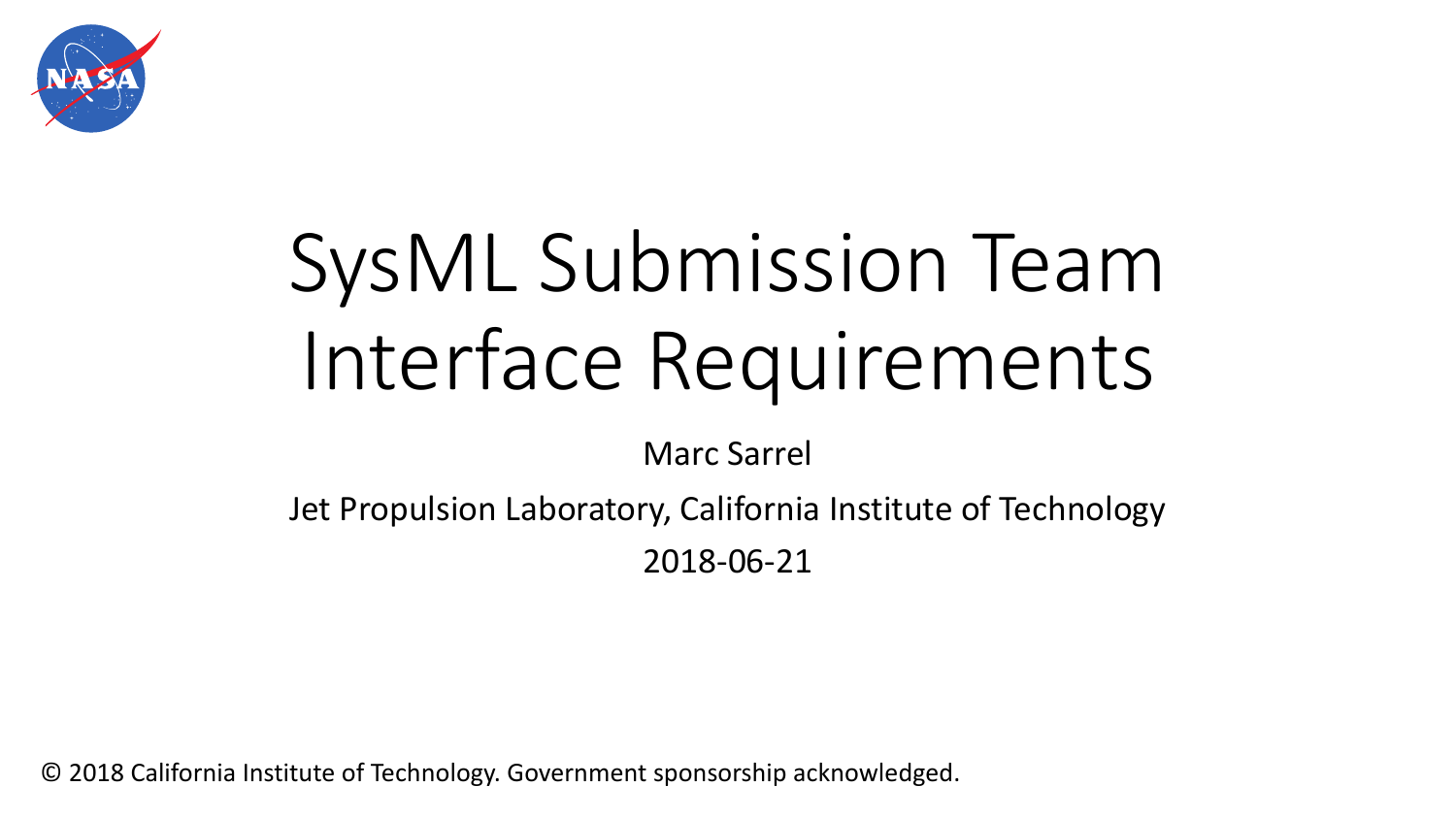## Interface Definition and Re-Use

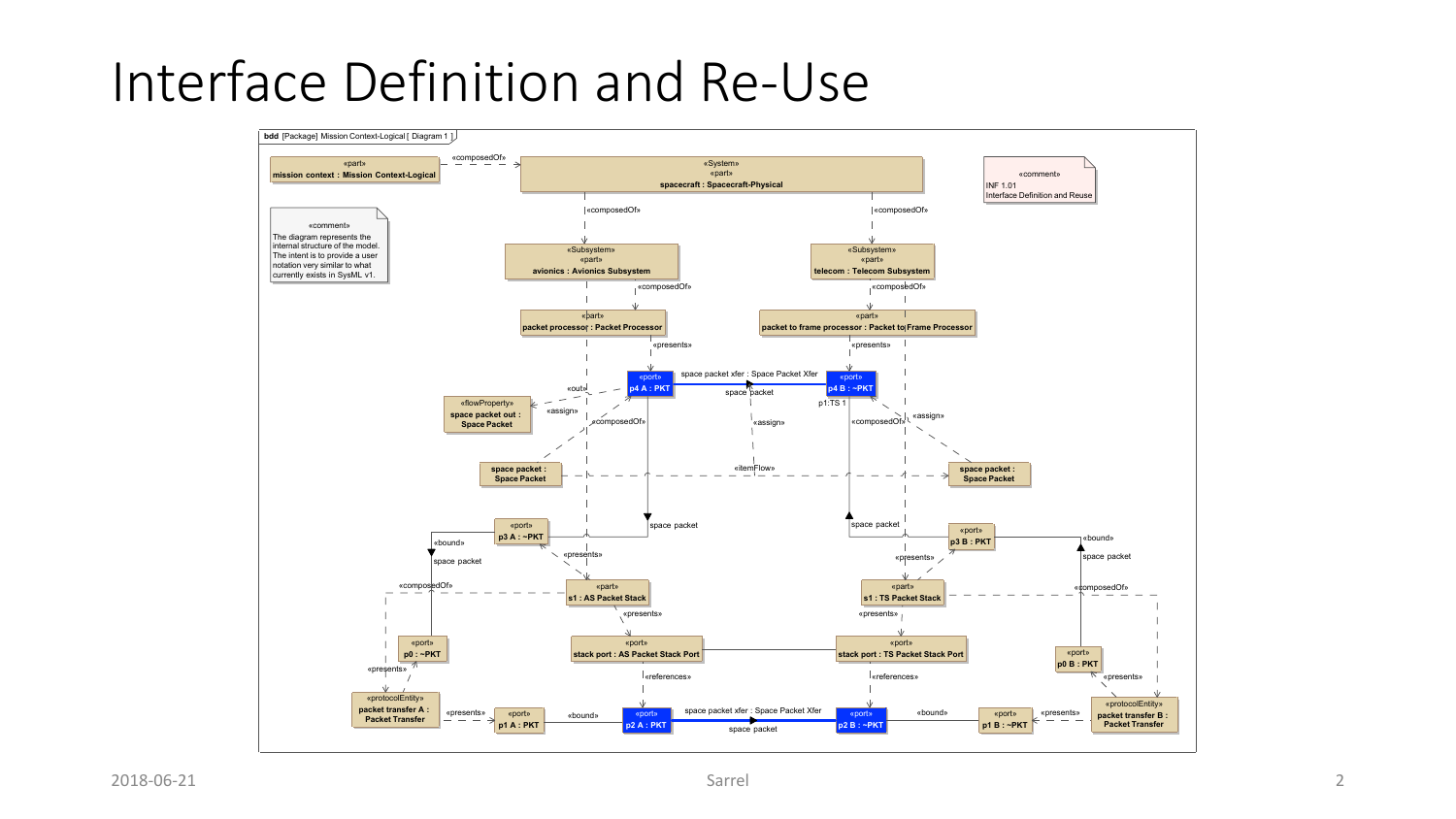# Interface Usage

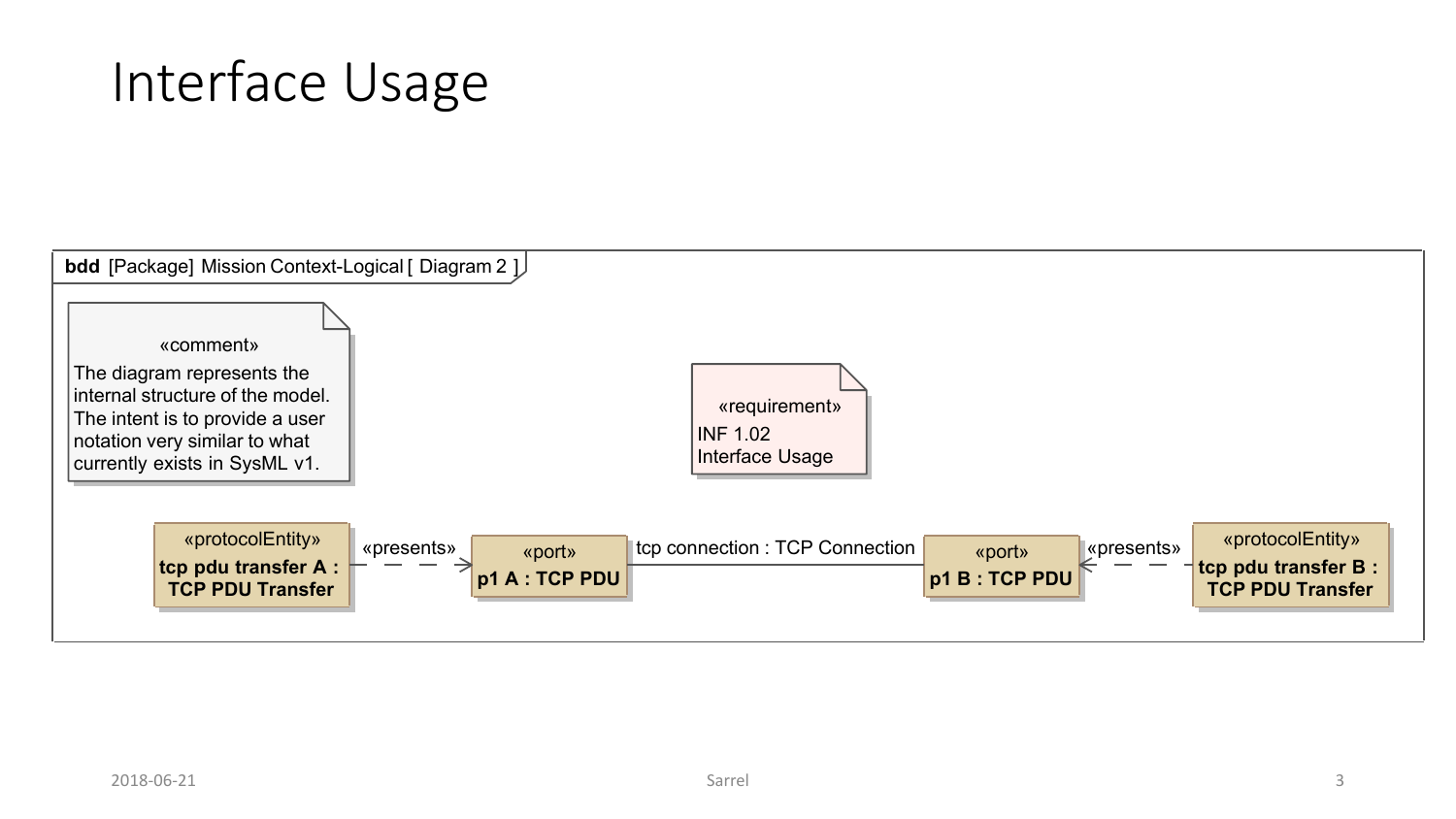# Interface Decomposition

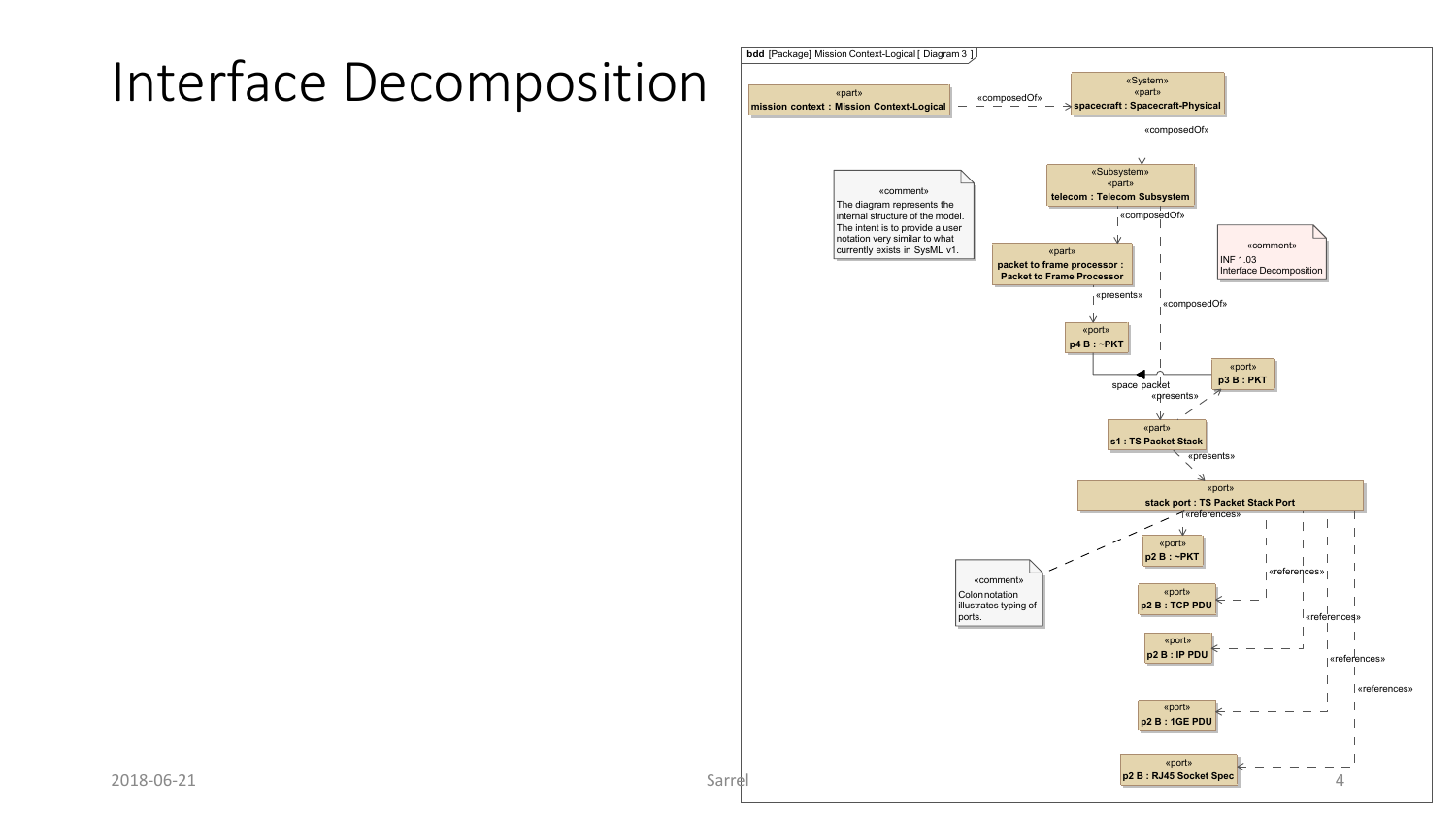# Interface End Definitions

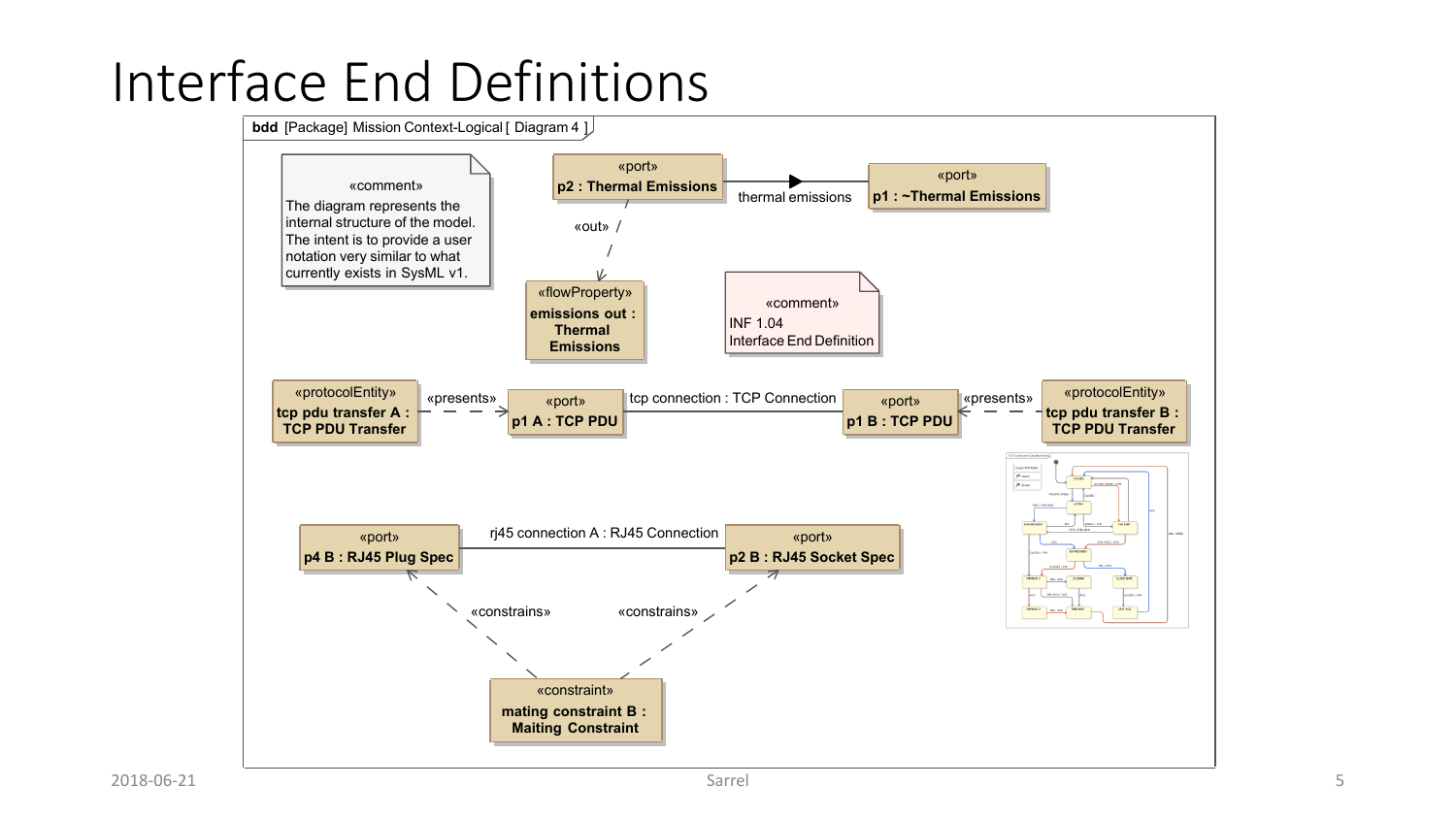# Conjugate Interface Ends

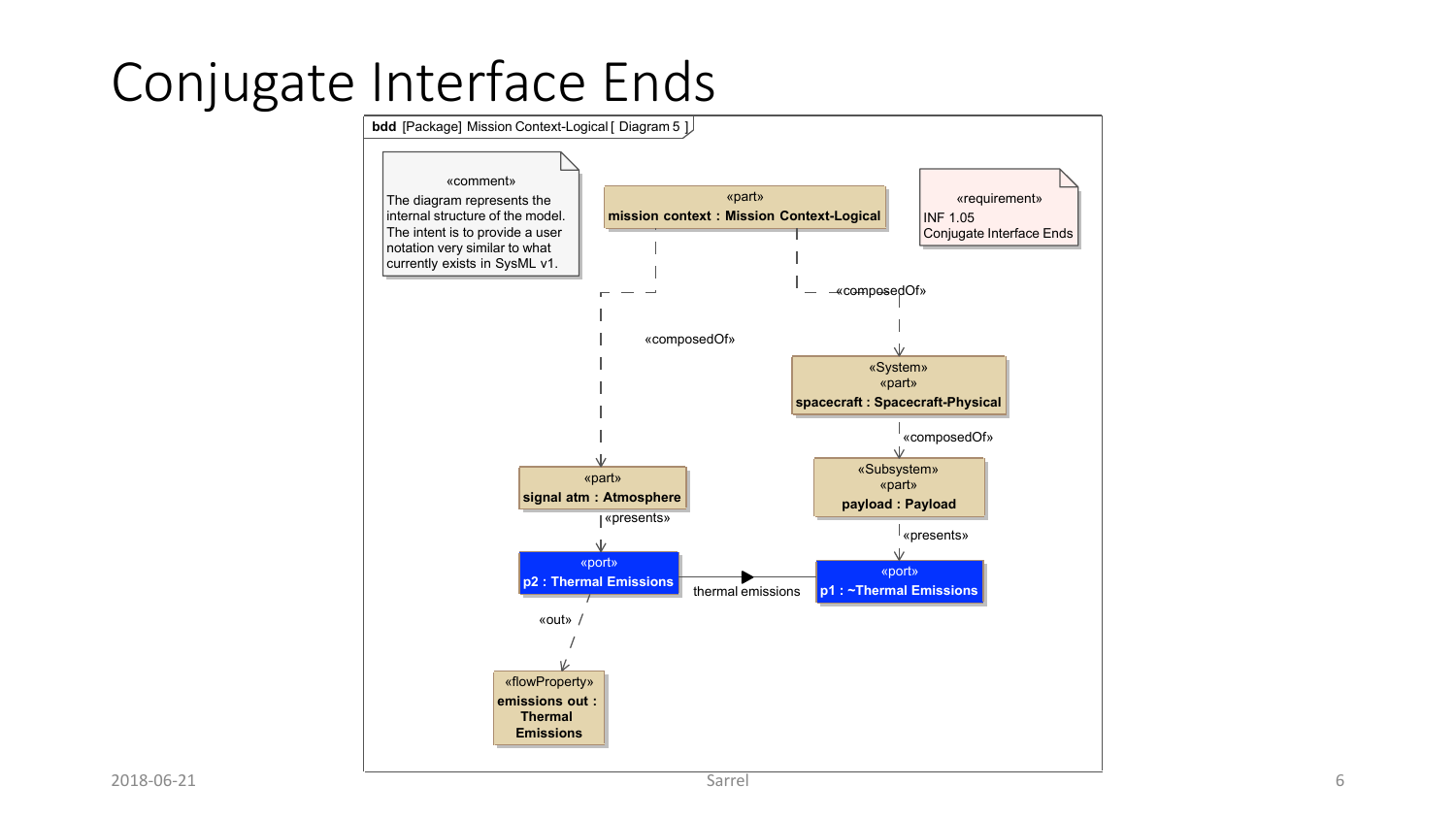## Item Definition and Functional Allocation

**bdd** [Package] Mission Context-Logical [ Diagram 6 ]

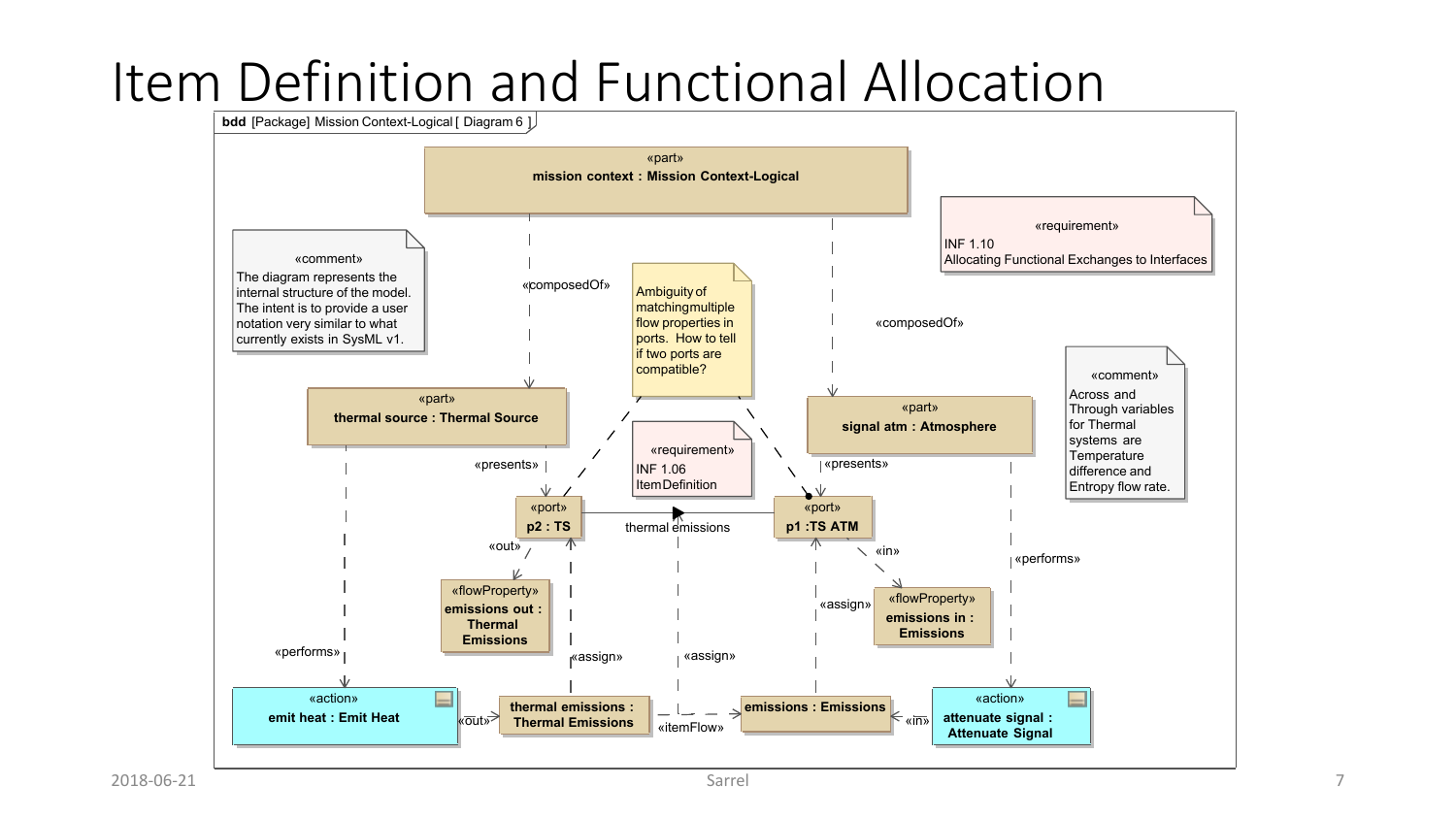## Interface Agreements

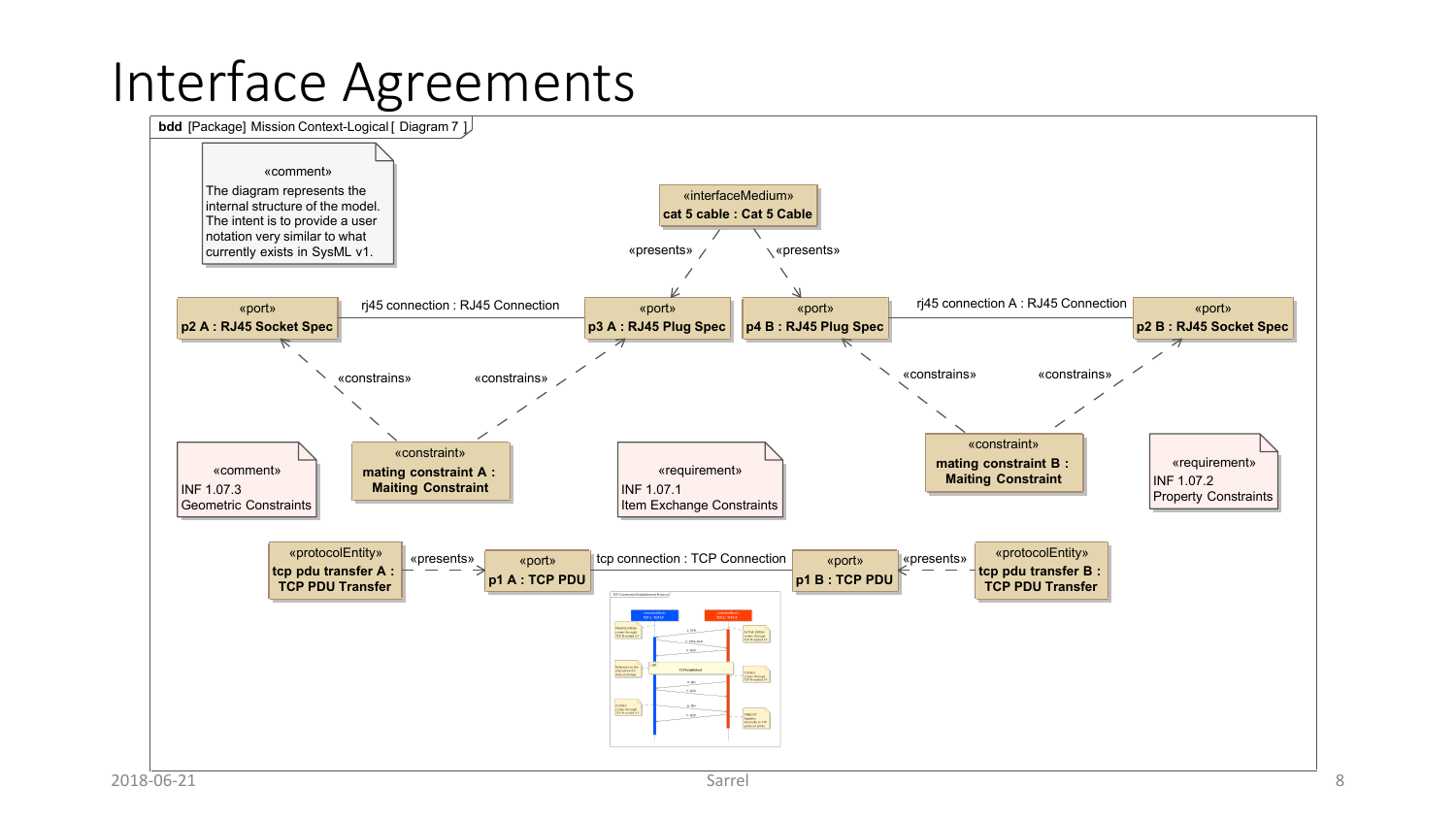## Interface Medium

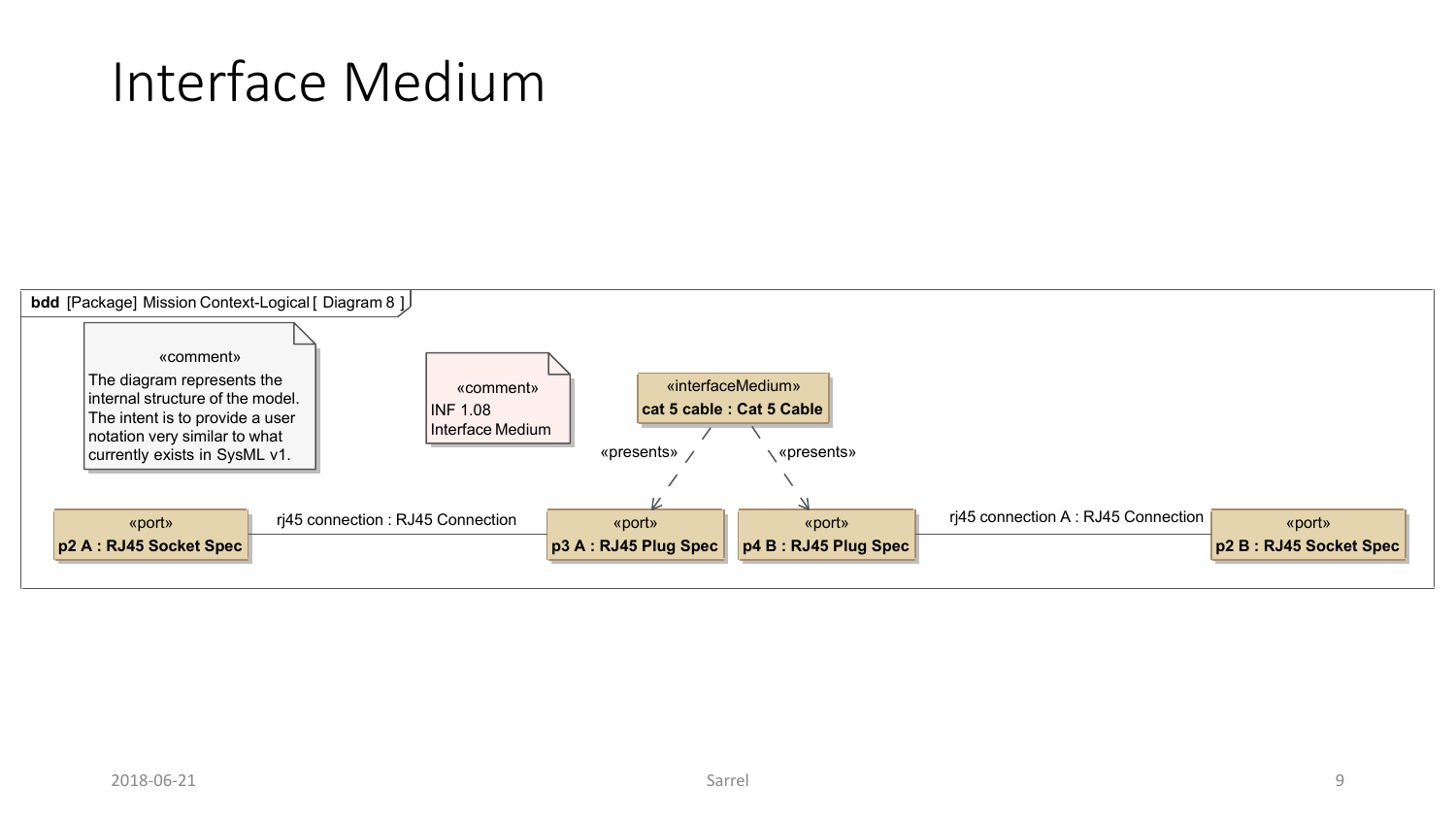#### Layered Interfaces

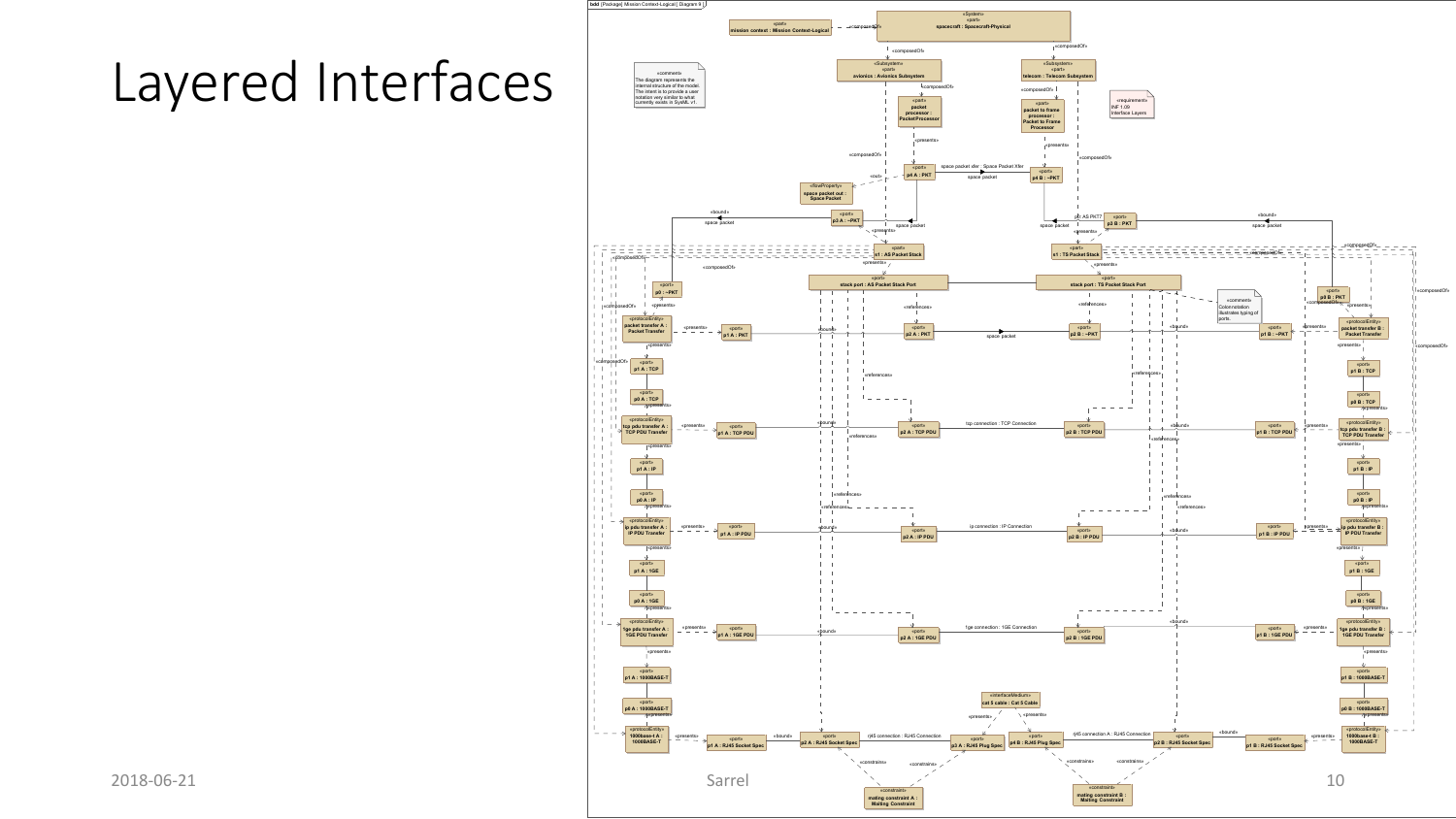